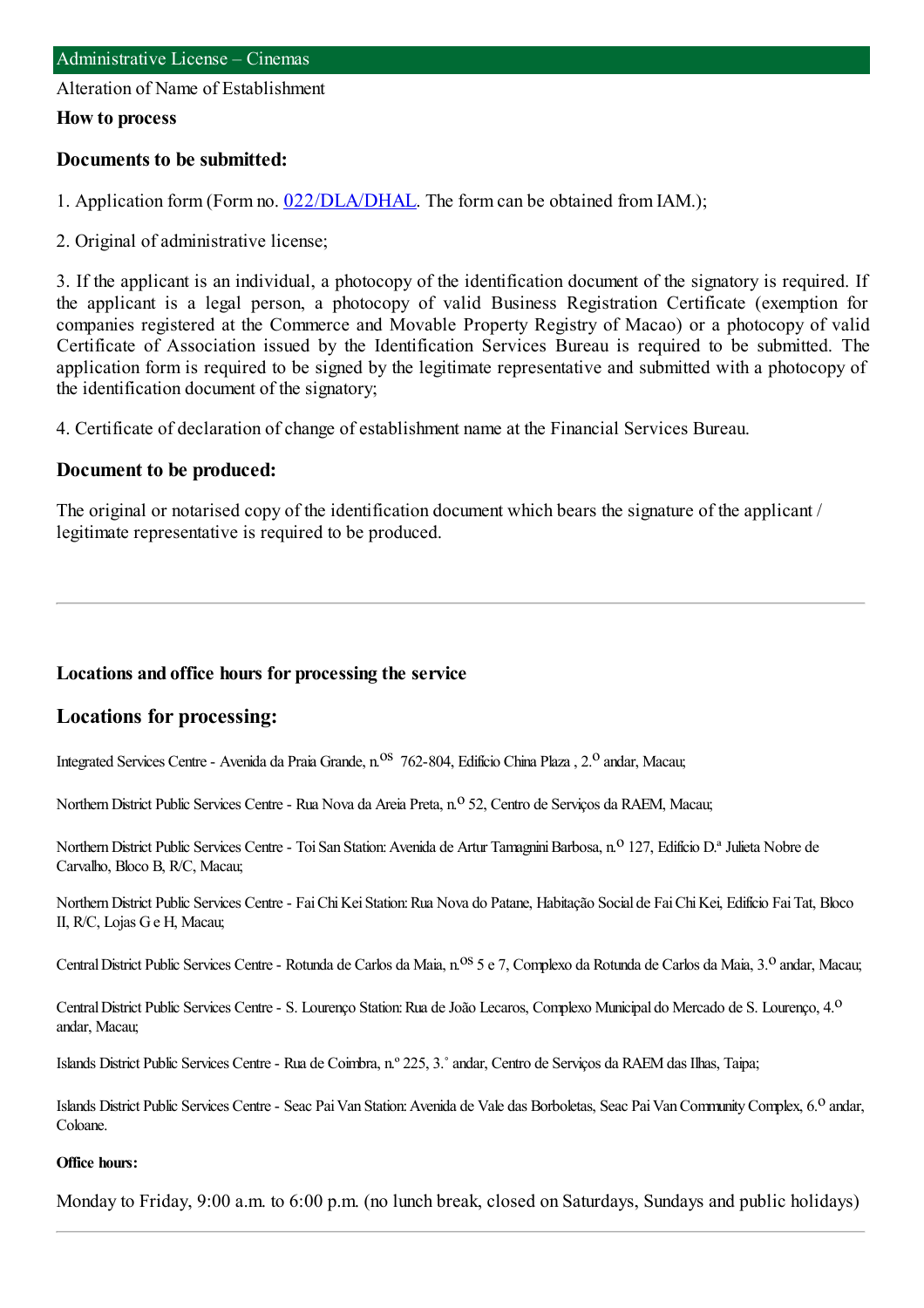## **Fees**

# **Application fee:**

A fee equivalent to half of the original license fee is required to be paid.

## **Form fee:**

Not applicable

## **Stamp duty:**

Not applicable

### **Security deposit:**

Not applicable

## **Fees, Charges and Prices List:**

[www.iam.gov.mo/p/pricetable/list](http://www.iam.gov.mo/p/pricetable/list)

## **Time required for processing**

### **Time for processing:**

10 working days

## **Remarks / important notes on application**

### **Important notes:**

1. The person concerned should file the application in person or authorise a representative to file the application;

2. The above documents are required to be signed by the applicant / legitimate representative except for the ones issued by government departments and public organisations.

## **Progress enquiry and obtaining result of service**

### **Method for obtaining the result of service:**

Visiting in person to obtain the result

#### **Formalities**

- First-time Application
- Renewal
- Replacement
- Cancellation
- Change of License Holder
- Alteration of Name of Establishment